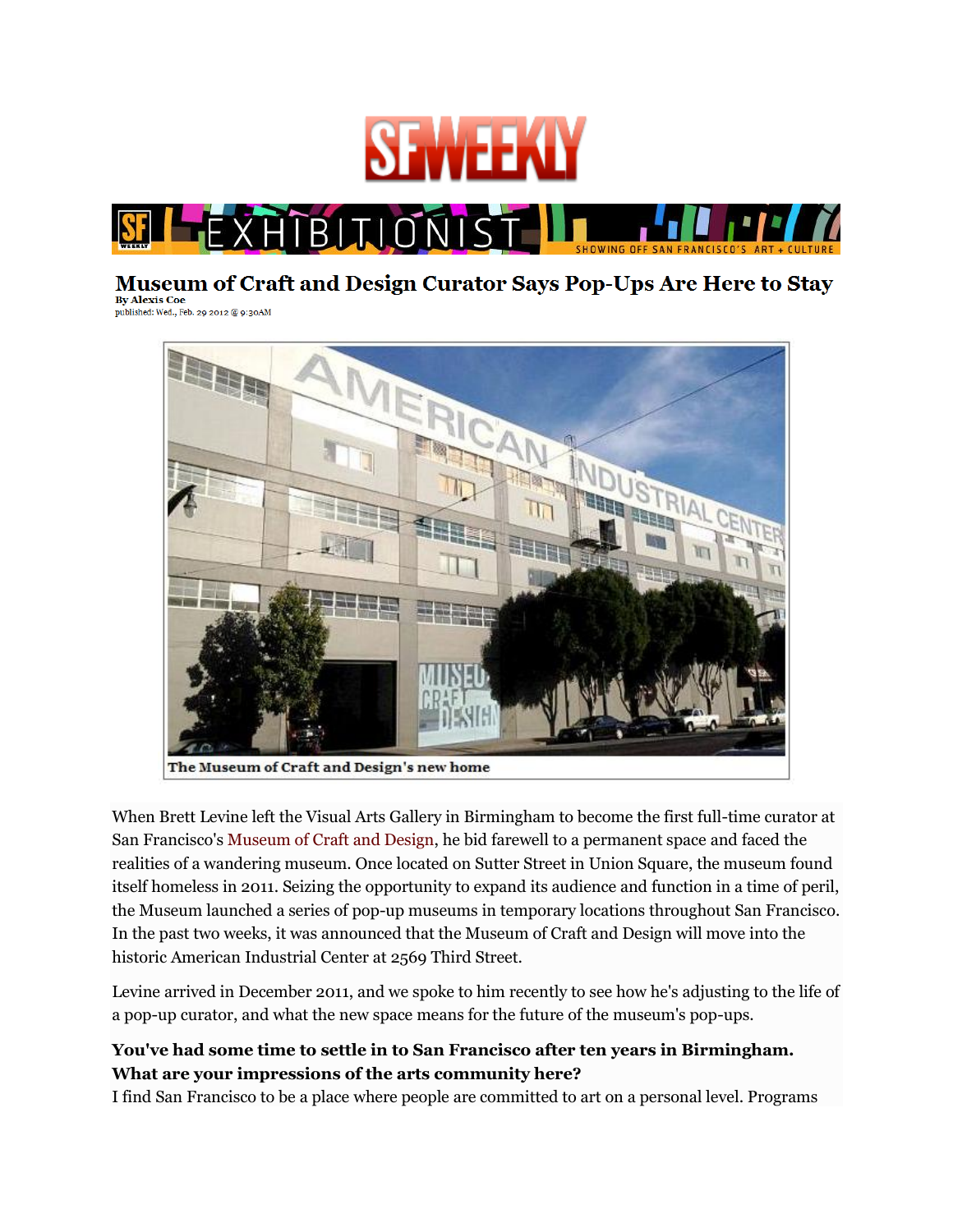such as the Museum of Craft and Design's MakeArt projects illustrate that people view art as personally engaging. Our partnership with MakeArt at the Renegade Craft Fairs highlights that the art experience can be hands-on. That's not to say that people in Birmingham are not, but the sheer number of cultural organizations creates a city that is really dynamic. There's AIA, SPUR, SFMOMA.

This is a city committed to craft and design, and I find that incredibly exciting. My perception is that at every level -- whether from a city focus on new approaches to traffic calming, to the ongoing adaptive reuse of a building like the American Industrial Center, our new home -- there is a belief that design enriches our lives through our physical experiences of, and thoughtful relationships with, design.

## **You left a single permanent space, and now find yourself the curator of many temporary spaces. What are some of the challenges inherent in pop-ups?**

I see one challenge for pop-ups: the capacity to secure a space around the city. The challenge is [then] finding partners who are excited about the idea of removing a rental space from the market for the purposes of allowing a craft and design event to engage the public. It is a moment in which culture shifts economics.

# **A permanent space can be oppressive. Exhibitions must adhere to the demarcations of the exhibition space, and the geographical boundaries of a museum. Are pop-ups liberating?**

We have a high concentration of cultural institutions in a few areas in the city, so we like to look elsewhere, toward the city's edges, because it brings an opportunity that is rare. We view our expansion into the Dogpatch area as bringing cultural opportunities farther south on the eastern edge of San Francisco and creating new, accessible opportunities for the city as it expands south and east along the Third Street corridor.

But it is difficult to uproot your museum. The idea that we can engage communities a little bit longer allows us to formulate the kinds of relationships we think will be ongoing, whether we're in a pop-up space, like a shipping container, or a permanent space . We work closely with other community resources and locations in the communities in which we set up pop-ups. Our presence at the [Hayes](http://blogs.sfweekly.com/exhibitionist/2011/07/house-guts_art_pops_up_in_haye.php)  [Valley Proxy Project](http://blogs.sfweekly.com/exhibitionist/2011/07/house-guts_art_pops_up_in_haye.php) resulted in a new, long-term partnership with Octavia Art that allows us to provide unique experiences to their users and enhances opportunities to work with them across our programs.

## **What's involved in a site selection?**

We do a complete analysis when evaluating an area for a pop-up. Is the school system public or private? What community organizations are nearby? We can strategize ways to make our relations more formal, and that has probably been the key to our success. While access to students, public and private, is a key focus for our pop-ups, the accessibility of a school, whether public or private, would be only one criterion for choosing a pop-up location. Our museum is about access, and we hope to serve traditionally underserved communities in everything we do, but our objective is to create opportunities for engagement. We work with educational institutions in the vicinity of pop-ups to create outreach opportunities for their students, whether K-12 or university level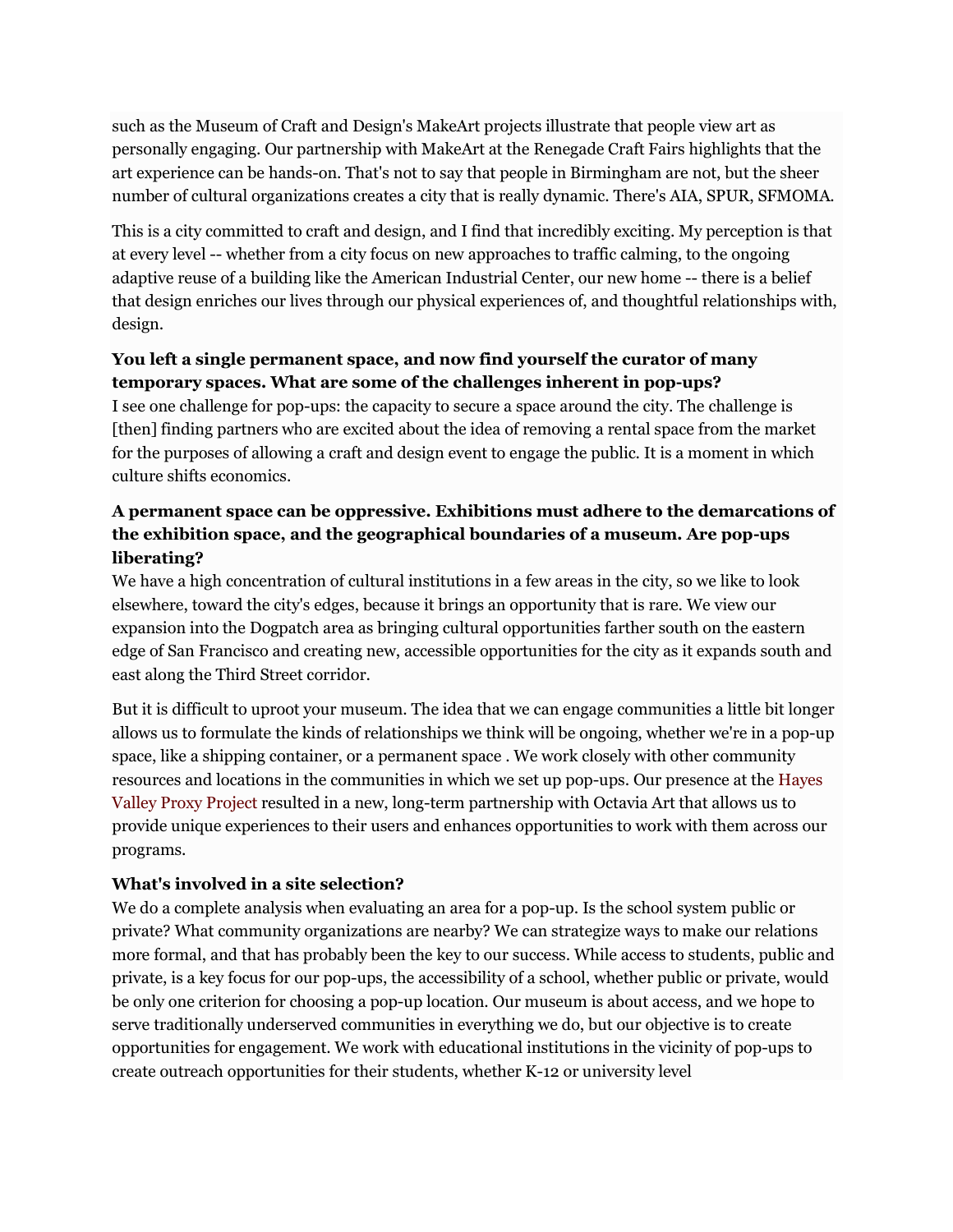This talk of community partnerships was apparent in the museum's third pop-up, "Place Making: Installations at Hayes and Octavia." The exhibition was a part the Proxy Project, a rotation of culture and commerce. What sort opportunity did you find in Hayes Valley?

Hayes Valley was really good for us in terms of its evolution as a diverse residential community. Diversity is considered across the range of its usual meanings -- gender, race, age, economics, education. For the Museum of Craft and Design, Proxy created the physical space by which the museum blurred the distinctions of interior and exterior, and by doing so we were able to literally directly engage our audiences without the barrier of a door. One thing that has become clear to me, as we locate other areas for pop-ups: Parts of San Francisco have the capacity to bring energies together. I think we look at areas that are going through change in terms of growth and infrastructure. We look to areas that have traditionally been underserved. I'm thinking about south of the city, but we view our focus area to be the greater Bay Area first, and then regional, national, and international audiences. This creates a unique cultural experience, which is good for us as an organization.

#### **What do you mean by a "unique cultural experience?"**

I regard access to a museum-driven experience, a site-specific installation, a performance or a lecture in any nontraditional museum space as a "unique cultural experience." Any of these push the opportunity to engage outside the traditional frameworks of a museum, and as such they are unique, culturally focused, and a personally driven experience.

## **The museum announced that it had secured a location in the American Industrial Center in Dogpatch. Does that mean pop-ups will no longer be necessary?**

The pop-ups were born out of excitement and necessity, but it is something we remain deeply committed to. We can see that it allows us to reach out to geographic aspects of the community that are different from permanent locations. It energizes and engages different communities. No matter what happens in terms of a permanent site, we envision pop-ups being a key component in the way we engage the city, long term.